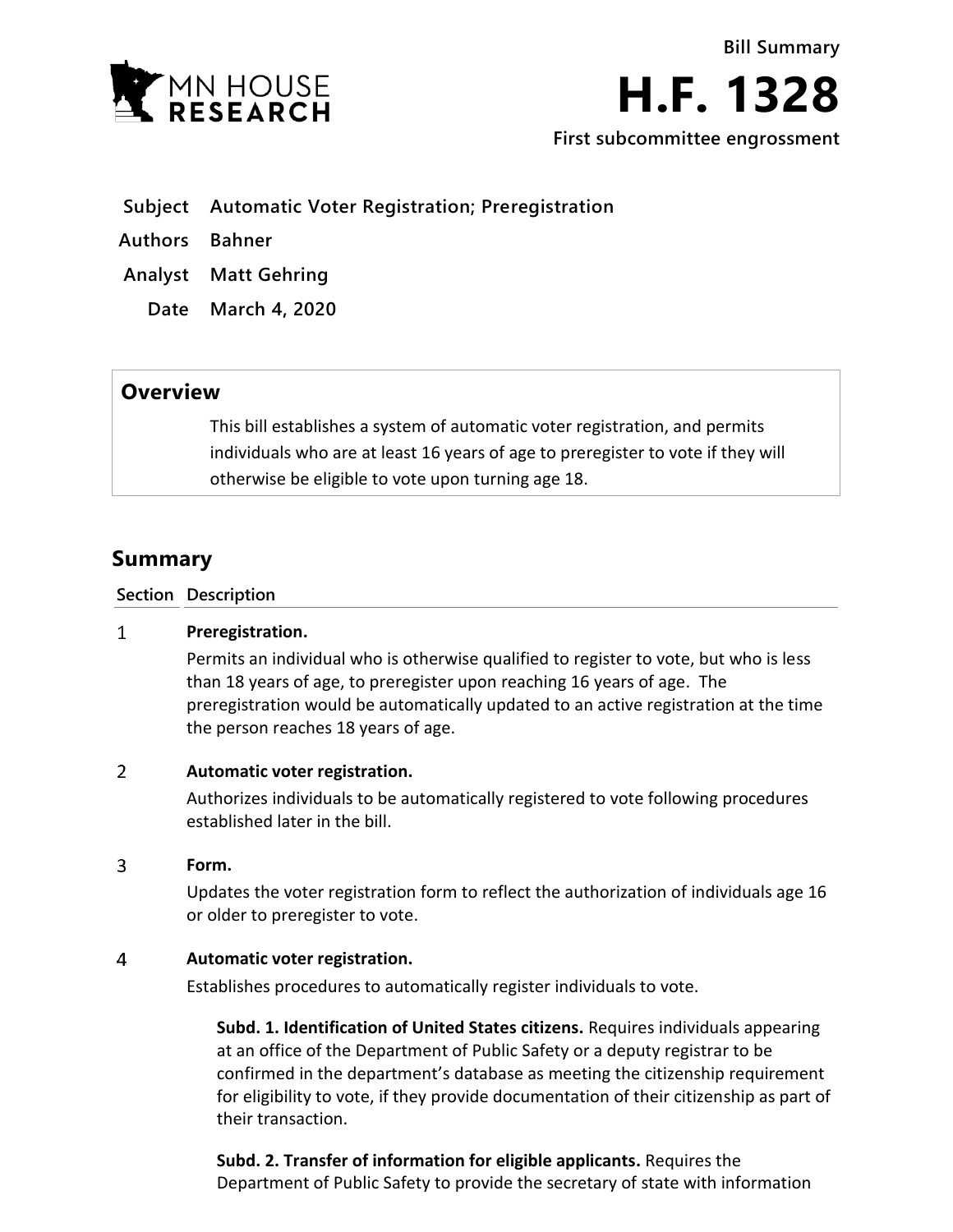# **Section Description**

necessary to determine a person's eligibility to vote, on a daily basis. The information provided must reflect those who are confirmed as a citizen in the department's database, who are not registered, and who are of sufficient age to register or preregister.

**Subd. 3. Transfer of data from secretary of state to county auditor.** Requires the secretary of state to provide appropriate information to the county auditor of the county where a person resides, if that person is determined to be eligible to vote. Information must not be transmitted if a person is determined to be ineligible. The secretary must provide a notice to those who are not eligible to register.

**Subd. 4. Registration receipt; opportunity to decline.** Establishes procedures that permit a person to decline to be automatically registered to vote by returning a declination form to the Department of Public Safety or deputy registrar following the person's licensing transaction, or to the county auditor where the person resides.

**Subd. 5. Change or confirmation of address.** Establishes procedures to automatically update or confirm the address of persons who are already registered or preregistered to vote at the time of their transaction with the Department of Public Safety or deputy registrar.

**Subd. 6. Automatic registration at other agencies.** Authorizes automatic registration and preregistration at any state, tribal, or local government agency that collects sufficient information to identify those who interact with the agency that may be eligible to vote. Automatic registration at these agencies may only occur upon authorization by the secretary of state. The procedures for registering eligible persons must be established by agreement between the agency and the secretary of state, and must follow the procedures otherwise established in this section, to the extent practicable.

Agencies that do not collect sufficient information to determine a person's eligibility may collect and electronically transmit appropriate information to the secretary of state.

**Subd. 7. Data security.** Requires the secretary of state to provide adequate technological security measures to prevent unauthorized access to the statewide voter registration list, including adequate and reasonable requirements for the exchange or transfer of data between the secretary and source agencies.

**Subd. 8. Required report.** Requires the secretary of state to produce an annual report detailing certain voter registration statistics. A copy of the report must be submitted to the legislature by January 15 of each year.